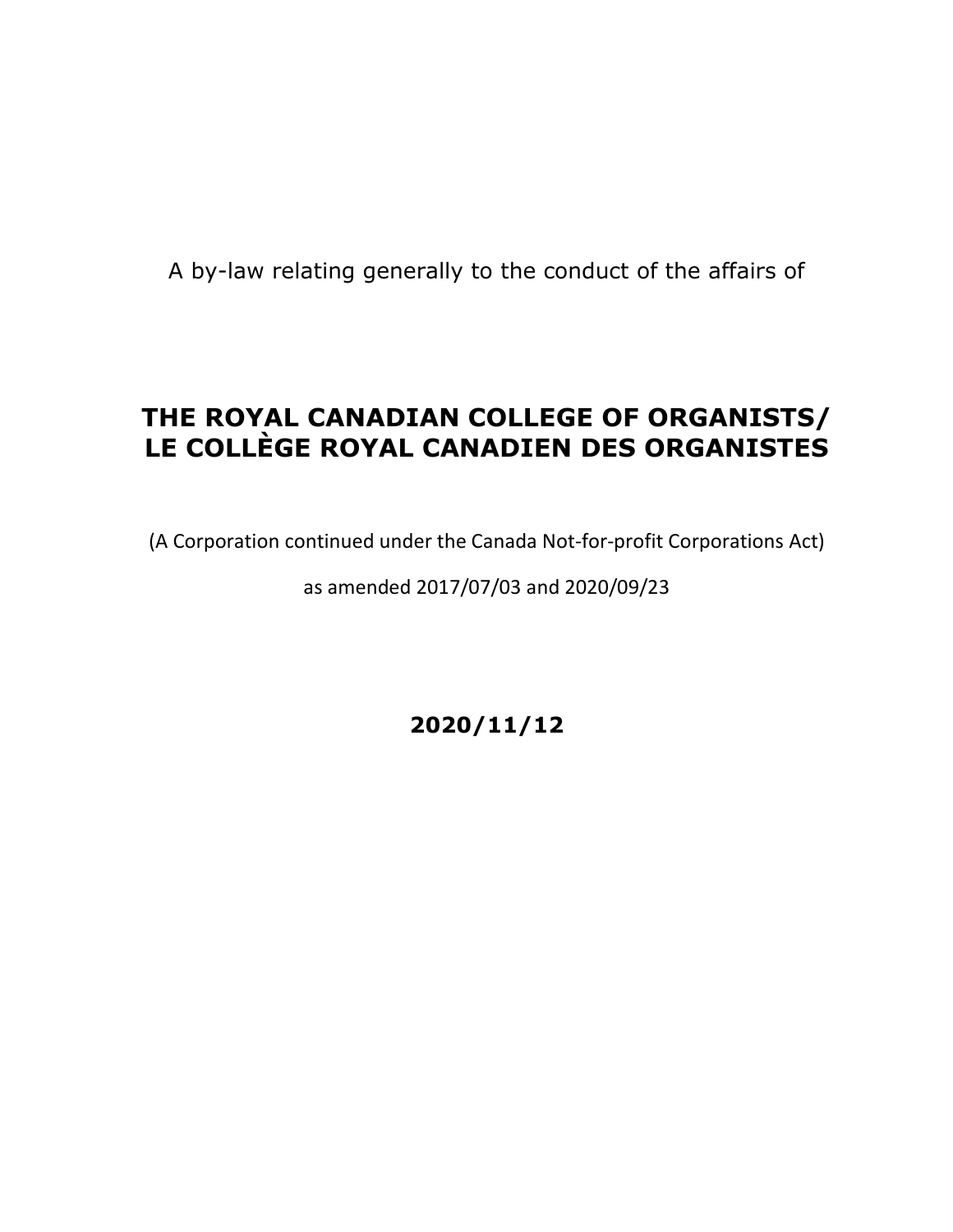| Table of Contents |  |  |  |
|-------------------|--|--|--|
| 1.01              |  |  |  |
| 1.02              |  |  |  |
| 1.03              |  |  |  |
| 1.04              |  |  |  |
| 1.05              |  |  |  |
| 1.06              |  |  |  |
| 1.07              |  |  |  |
| 1.08              |  |  |  |
|                   |  |  |  |
| 2.01              |  |  |  |
| 2.02              |  |  |  |
| 2.03              |  |  |  |
| 2.04              |  |  |  |
| 2.05              |  |  |  |
| 2.06              |  |  |  |
| 2.07              |  |  |  |
|                   |  |  |  |
| 3.01              |  |  |  |
| 3.02              |  |  |  |
| 3.03              |  |  |  |
| 3.04              |  |  |  |
| 3.05              |  |  |  |
| 3.06              |  |  |  |
| 3.07              |  |  |  |
| 3.08              |  |  |  |
| 3.09              |  |  |  |
|                   |  |  |  |
| 4.01              |  |  |  |
| 4.02              |  |  |  |
|                   |  |  |  |

## Table of Contents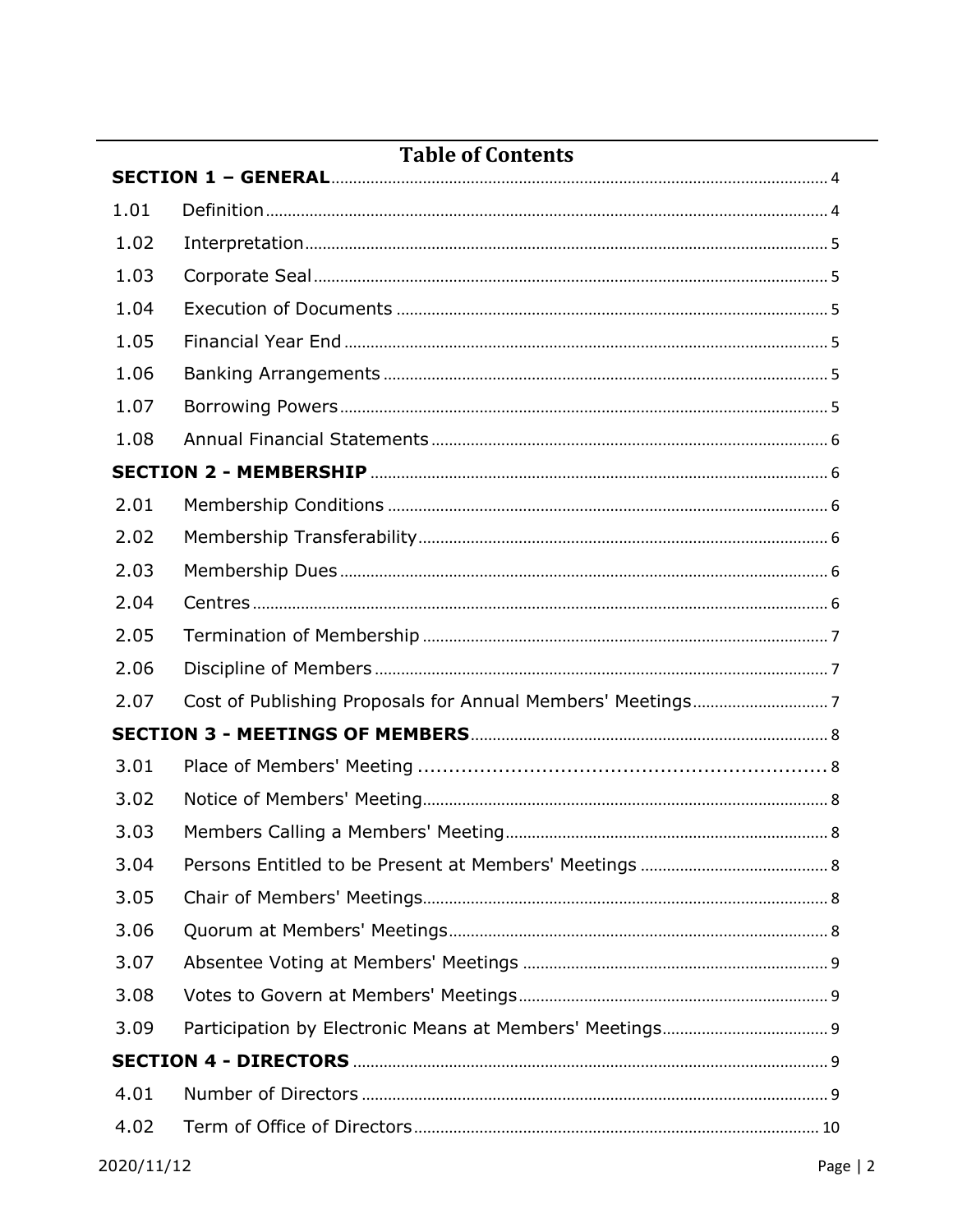| 4.03  |  |
|-------|--|
|       |  |
| 5.01  |  |
| 5.02  |  |
| 5.03  |  |
| 5.04  |  |
|       |  |
| 6.01  |  |
| 6.02  |  |
| 6.03  |  |
| 6.04  |  |
| 6.05  |  |
| 6.06  |  |
|       |  |
| 7.01  |  |
| 7.02  |  |
| 7.03  |  |
| 7.04  |  |
|       |  |
| 8.01  |  |
| 8.02  |  |
| 8.03  |  |
|       |  |
| 9.01  |  |
| 9.02  |  |
|       |  |
| 10.01 |  |
| 10.02 |  |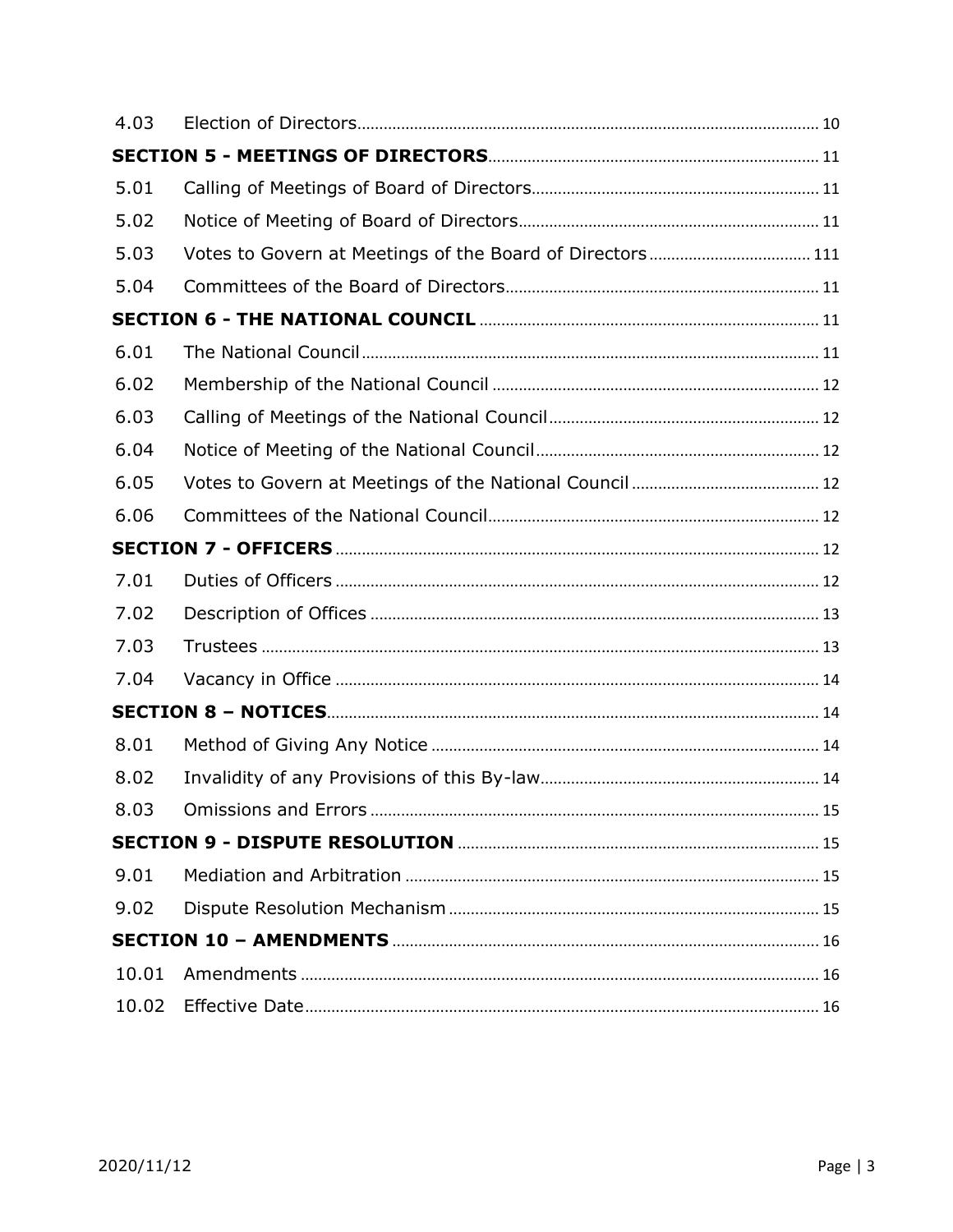A by-law relating generally to the conduct of the affairs of

## **THE ROYAL CANADIAN COLLEGE OF ORGANISTS/ LE COLLÈGE ROYAL CANADIEN DES ORGANISTES**

(the "Corporation")

**BE IT ENACTED** as a by-law of the Corporation as follows:

## <span id="page-3-1"></span><span id="page-3-0"></span>**SECTION 1 – GENERAL**

#### 1.01 **Definitions**

In this by-law and all other by-laws of the Corporation, unless the context otherwise require

"**Act**" means the *Canada Not-For-Profit Corporations Act* S.C. 2009, c.23 including the Regulations made pursuant to the Act, and any statute or regulations that may be substituted, as amended from time to time;

"**articles**" means the original or restated articles of incorporation or articles of amendment, amalgamation, continuance, reorganization, arrangement or revival of the Corporation;

"**Board**" means the Board of Directors of the Corporation and "director" means a member of the Board;

"**by-law**" means this by-law and any other by-law of the Corporation as amended and which are, from time to time, in force and effect;

"**meeting of members**" includes an annual meeting of members or a special meeting of all members entitled to vote at an annual meeting of members;

"**ordinary resolution**" means a resolution passed by a majority of not less than 50% plus 1 of the votes cast on that resolution;

"**proposal**" means a proposal submitted by a member of the Corporation that meets the requirements of section 163 (Shareholder Proposals) of the Act;

**"registered office"** means the administrative office of the Corporation as determined by the directors under section 20 (Registered Office) of the Act;

"**Regulations**" means the regulations made under the Act, as amended, restated or in effect from time to time;

"**Regulations of the College**" means the regulations governing certain aspects of the operation of the Corporation as determined by special resolution of members; and

"**special resolution**" means a resolution passed by a majority of not less than two-thirds (2/3) of the votes cast on that resolution.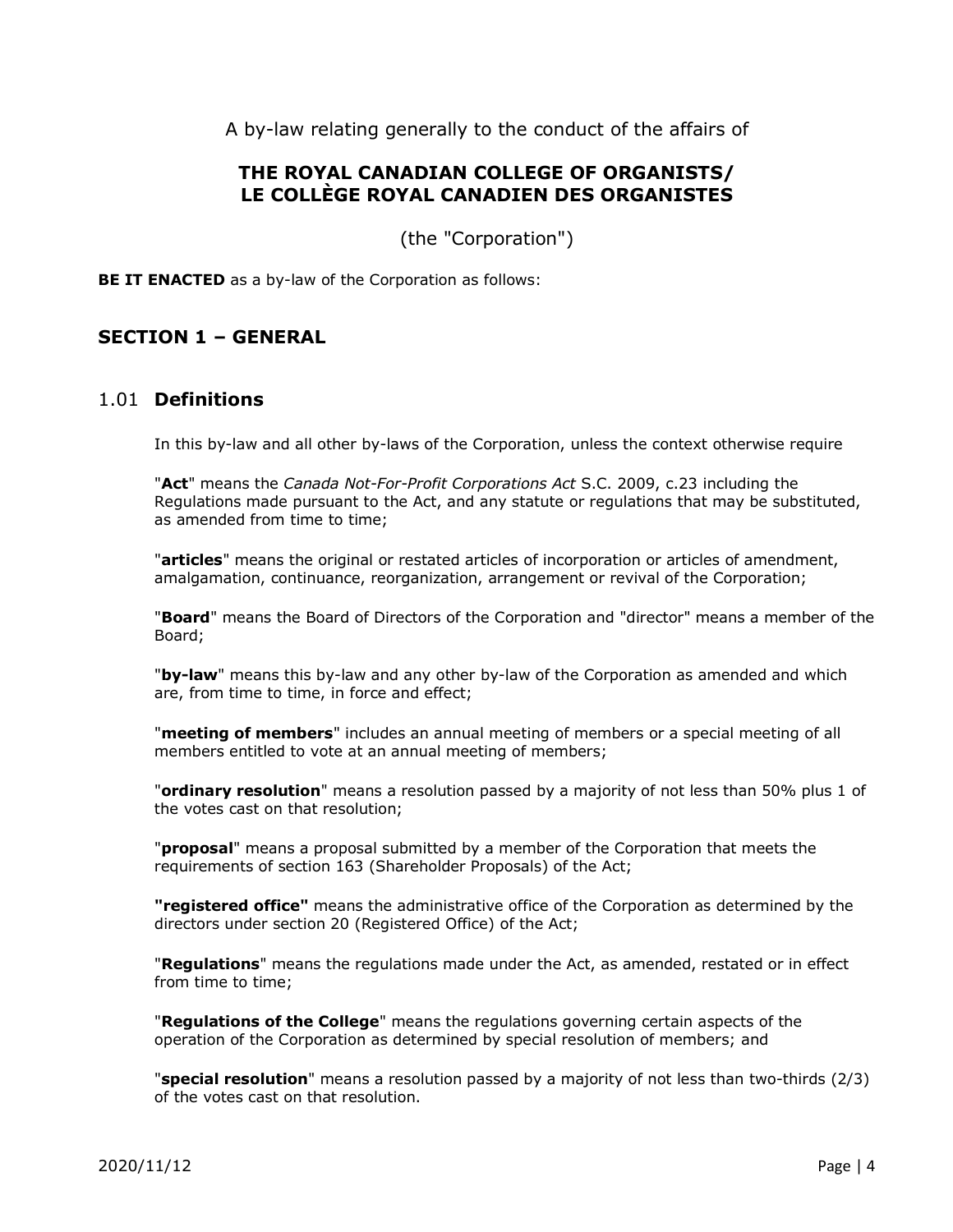#### <span id="page-4-0"></span>1.02 **Interpretation**

In the interpretation of this by-law, words in the singular include the plural and vice-versa, words in one gender include all genders, and "person" includes an individual, body corporate, partnership, trust and unincorporated organization.

Other than as specified above, words and expressions defined in the Act have the same meanings when used in this by-law.

#### <span id="page-4-1"></span>1.03 **Corporate Seal**

The seal, an impression of which is stamped in the margin of this document, shall be the seal of the Corporation. The Secretary of the Corporation, or an individual designated by the Secretary from time to time, shall be the custodian of the corporate seal.

#### <span id="page-4-2"></span>1.04 **Execution of Documents**

Deeds, transfers, assignments, contracts, obligations and other instruments in writing requiring execution by the Corporation may be signed by any two (2) of its officers or directors. In addition, the Board may from time to time direct the manner in which and the person or persons by whom a particular document or type of document shall be executed. Any person authorized to sign any document may affix the corporate seal (if any) to the document. Any signing officer may certify a copy of any instrument, resolution, by-law or other document of the Corporation to be a true copy thereof.

#### <span id="page-4-3"></span>1.05 **Financial Year End**

The financial year end of the Corporation shall be May 31 in each year.

#### <span id="page-4-4"></span>1.06 **Banking Arrangements**

The banking business of the Corporation shall be transacted at such bank, trust company or other firm or corporation carrying on a banking business in Canada or elsewhere as the Board may designate, appoint or authorize from time to time by resolution. The banking business or any part of it shall be transacted by an officer or officers of the Corporation and/or other persons as the Board may by resolution from time to time designate, direct or authorize.

#### <span id="page-4-5"></span>1.07 **Borrowing Powers**

The directors of the Corporation may from time to time:

- a) borrow money on the credit of the Corporation;
- b) issue, reissue, sell, pledge or hypothecate debt obligations of the Corporation; and
- c) mortgage, hypothecate, pledge or otherwise create a security interest in all or any property of the Corporation, owned or subsequently acquired, to secure any debt obligation of the Corporation.

Such powers may be delegated by the directors to such officers or directors of the Corporation as they see fit.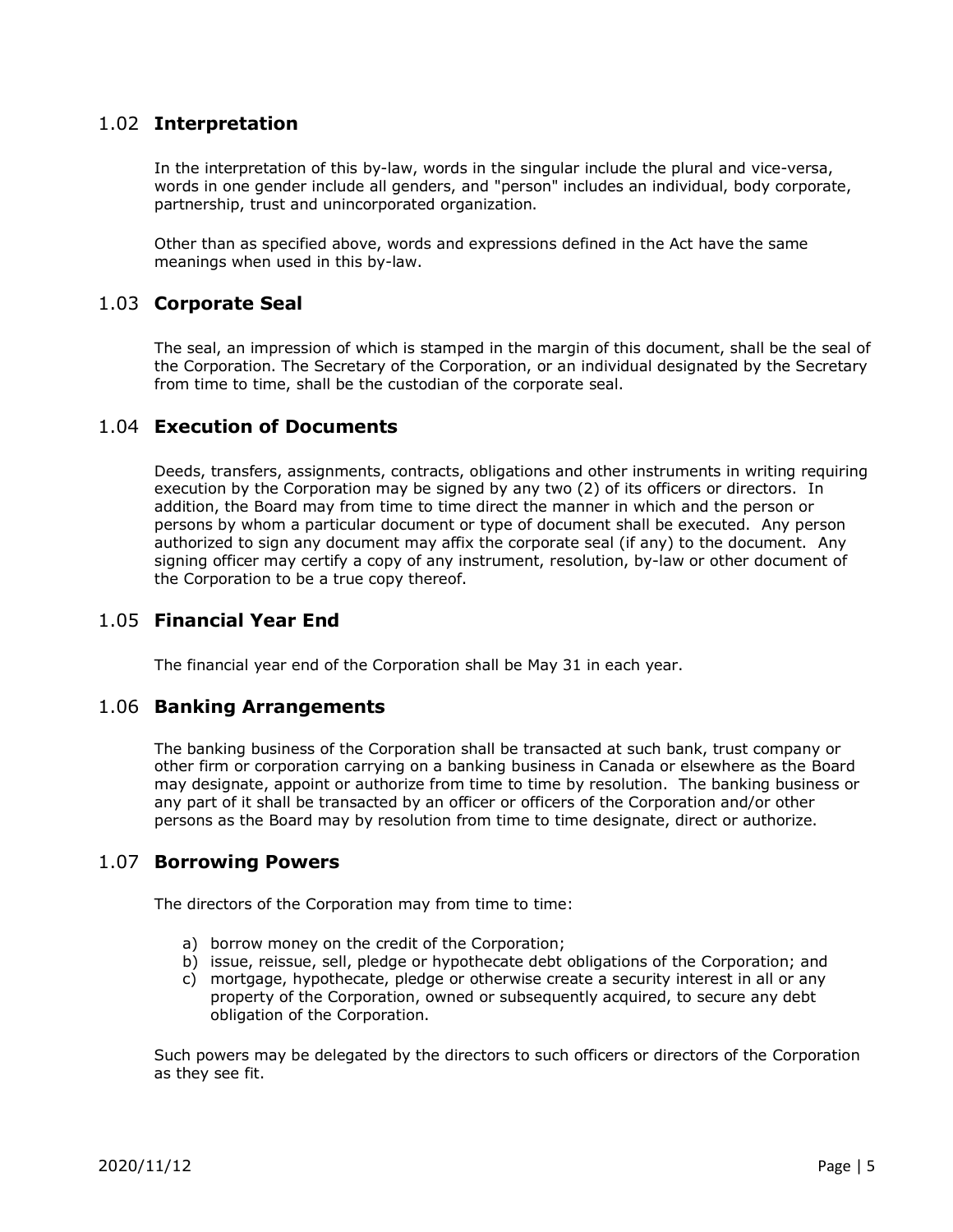Nothing herein limits or restricts the borrowing of money by the Corporation on bills of exchange or promissory notes made, drawn, accepted or endorsed by or on behalf of the Corporation.

#### <span id="page-5-0"></span>1.08 **Annual Financial Statements**

The Corporation shall publish a notice to its members stating that the annual financial statements and documents provided for in subsection 172(1) of the Act are available at the registered office of the Corporation and any member may, on request, obtain a copy free of charge at the registered office or by prepaid mail.

## <span id="page-5-1"></span>**SECTION 2 - MEMBERSHIP**

#### <span id="page-5-2"></span>2.01 **Membership Conditions**

Membership in the Corporation shall be available to persons (which includes corporations and other religious or educational entities) interested in furthering the Corporation's purposes, and who have applied for and been accepted into membership in the Corporation by resolution of the Board or in such other manner as may be determined by the Board.

Pursuant to subsection 197(1) (Fundamental Change) of the Act, a special resolution of the members is required to make any amendments to this section of the by-law if those amendments affect membership rights and/or conditions described in paragraphs  $197(1)(e)$ , (h), (l) or (m).

#### <span id="page-5-3"></span>2.02 **Membership Transferability**

A membership may only be transferred to the Corporation. Pursuant to Section 197(1) (Fundamental Change) of the Act, a special resolution of the members is required to make any amendment to add, change or delete this section of the by-law.

#### <span id="page-5-4"></span>2.03 **Membership Dues**

Membership dues shall be established from time to time by the directors. Members shall be notified in writing of the membership dues at any time payable by them and, if any are not paid within one (1) calendar month of the membership renewal date the member in default shall automatically cease to be a member of the Corporation.

#### <span id="page-5-5"></span>2.04 **Centres**

Subject to the approval of the Board, a Centre of the College may be formed in any city, town or area in Canada where a sufficient number of members can be assembled. The affairs of the Centre shall be conducted by an executive of at least three (3) members.

A member is expected to hold membership in and pay the applicable dues to a Centre, normally the one closest to the member. If there is no Centre within a reasonable distance of the member, application may be made directly to the Corporation to be designated as a member not attached to a Centre. Interpretation of this provision shall be the responsibility of the Registrar.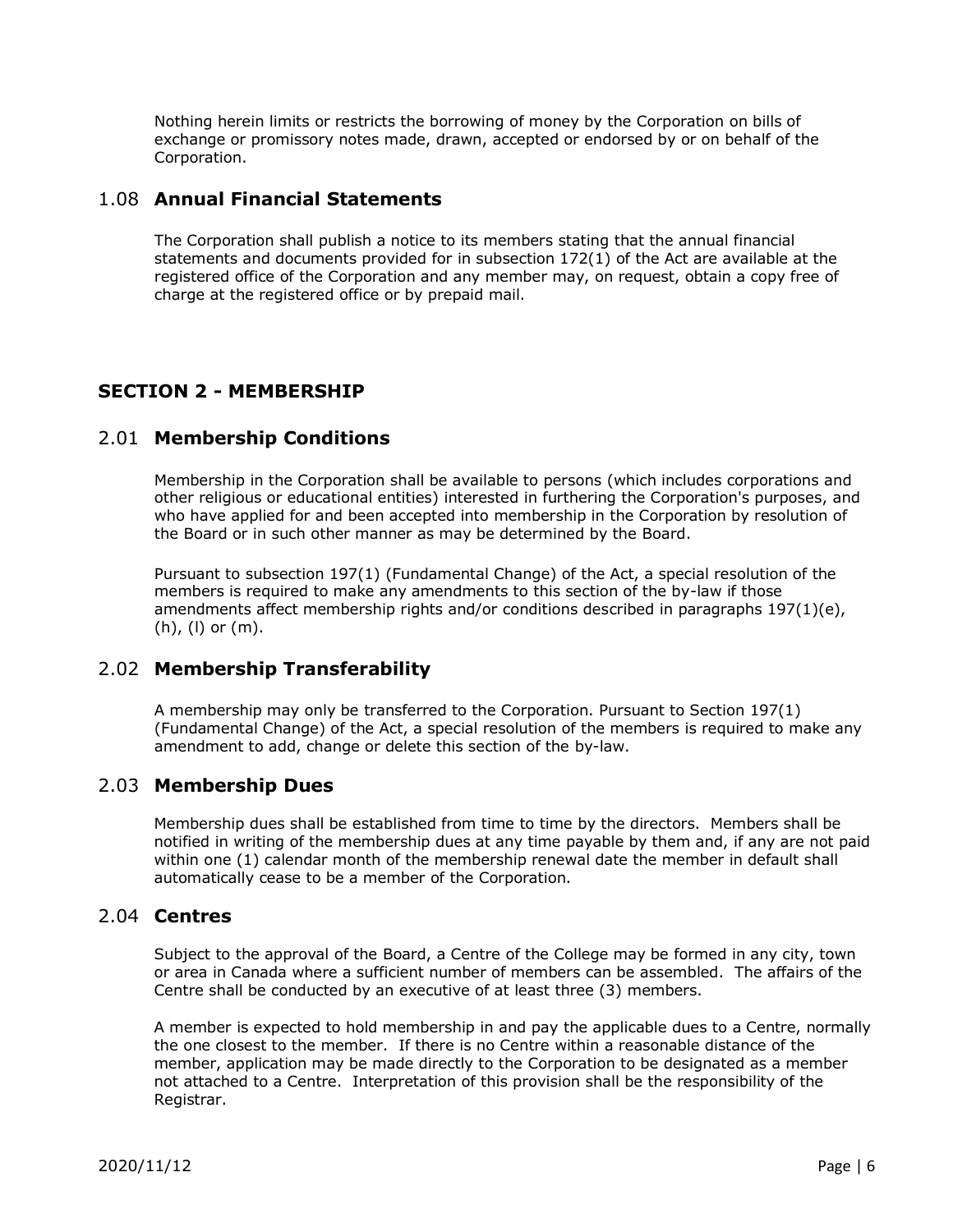## <span id="page-6-0"></span>2.05 **Termination of Membership**

A membership in the Corporation is terminated when:

- a) the member dies, or, in the case of a member that is a corporation or other entity, the corporation or other entity is dissolved;
- b) a member fails to maintain any qualifications for membership described in the articles or in this by-law;
- c) the member resigns by delivering a written resignation to the Registrar of the Corporation in which case such resignation shall be effective on the date specified in the resignation or if no date is specified, on the date received;
- d) the member is expelled in accordance with Section 2.06 or is otherwise terminated in accordance with the articles or by-laws;
- e) the member's term of membership expires; or
- f) the Corporation is liquidated or dissolved under Part 14 of the Act.

#### <span id="page-6-1"></span>2.06 **Discipline of Members**

The Board shall have authority to suspend or expel any member from the Corporation for any one or more of the following grounds:

- a) violating any provision of the articles, by-laws, or written policies of the Corporation;
- b) carrying out any conduct which may be detrimental to the Corporation as determined by the Board in its sole discretion;
- c) for any other reason that the Board in its sole and absolute discretion considers to be reasonable, having regard to the purpose of the Corporation.

In the event that the Board determines that a member should be expelled from membership in the Corporation, or otherwise disciplined, the President, or such other officer as may be designated by the Board, shall provide twenty (20) days notice of expulsion or nature of discipline to the member and shall provide reasons for the proposed expulsion or discipline. The member may make written submissions to the President, or such other officer as may be designated by the Board, in response to the notice received within such twenty (20) day period. In the event that no written submissions are so received, the President, or such other officer as may be designated by the Board, may proceed to notify the member that the member is expelled from membership in the Corporation, or is subject to the previously stated discipline. If written submissions are received in accordance with this section, the Board will consider such submissions in arriving at a final decision and shall notify the member concerning such final decision within a further twenty (20) days from the date of receipt of the submissions. The Board's decision shall be final and binding on the member, without any further right of appeal.

#### <span id="page-6-2"></span>2.07 **Cost of Publishing Proposals for Annual Members' Meetings**

A member who submits a proposal in accordance with section 163 of the Act shall pay the cost of including the proposal and any statement in the notice of meeting at which the proposal is to be presented unless otherwise provided by ordinary resolution of the members present at the meeting.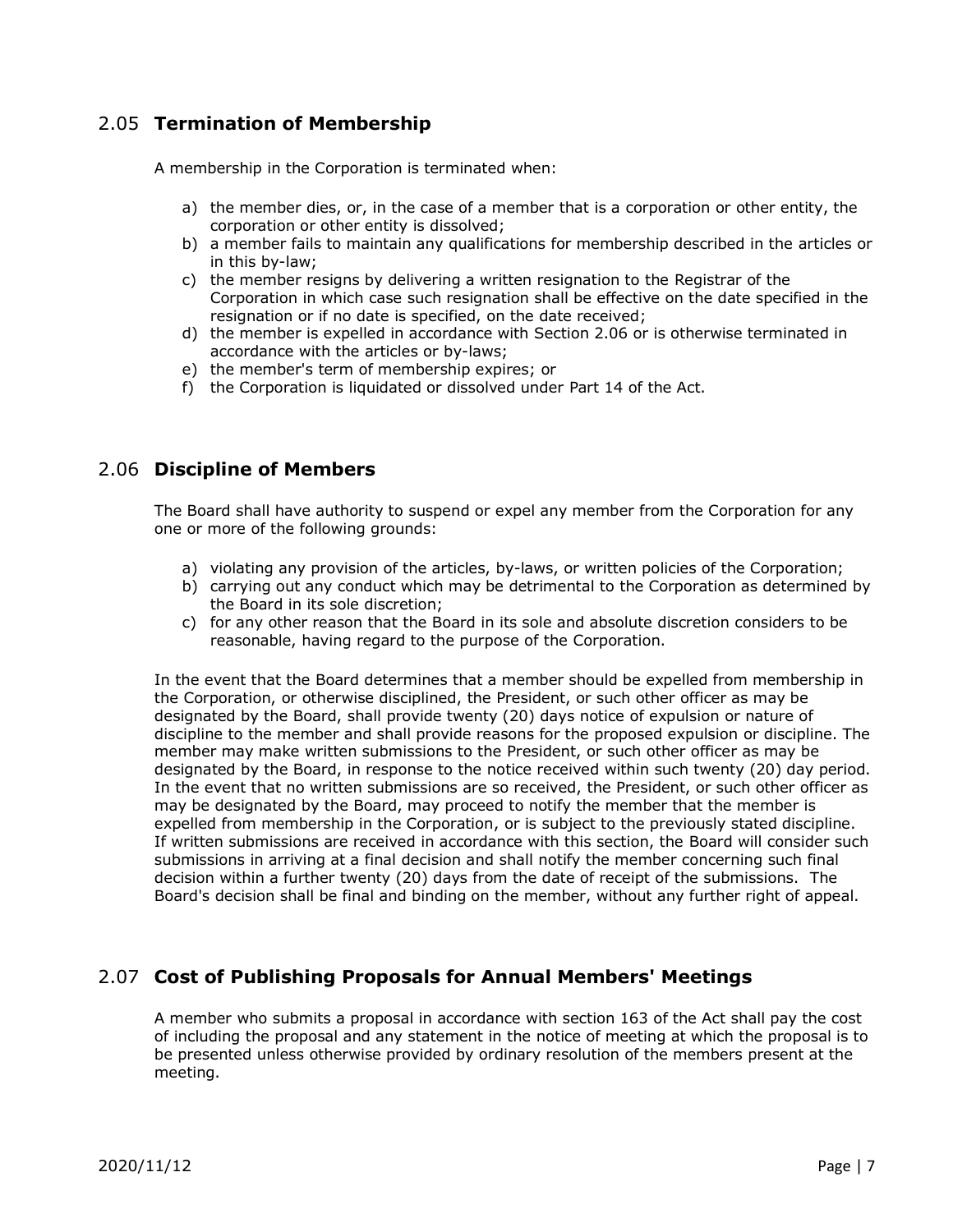## <span id="page-7-0"></span>**SECTION 3 - MEETINGS OF MEMBERS**

#### <span id="page-7-1"></span>3.01 **Place of Members' Meeting**

Meetings of the members may be held at any place within Canada as determined by the Board.

#### <span id="page-7-2"></span>3.02 **Notice of Members' Meeting**

Notice of the time and place of a meeting of members shall be given to each member entitled to vote at the meeting by one of the following means:

- a) at least once in a publication of the Corporation that is sent to all its members, during a period of 21 to 60 days before the day on which the meeting is to be held; or
- b) by telephonic, electronic or other communication facility to each member entitled to vote at the meeting, during a period of 21 to 35 days before the day on which the meeting is to be held. If a member requests that the notice be given by non-electronic means, the notice will be sent by mail, courier or personal delivery.

Pursuant to subsection 197(1) (Fundamental Change) of the Act, a special resolution of the members is required to make any amendment to the by-laws of the Corporation to change the manner of giving notice to members entitled to vote at a meeting of members.

#### <span id="page-7-3"></span>3.03 **Members Calling a Members' Meeting**

The Board shall call a special meeting of members in accordance with section 167 of the Act, on written requisition of members holding not less than 1% of the voting rights. If the directors do not call a meeting within twenty-one (21) days of receiving the requisition, any member who signed the requisition may call the meeting.

#### <span id="page-7-4"></span>3.04 **Persons Entitled to be Present at Members' Meetings**

Members, non-members, directors and the public accountant of the Corporation are entitled to be present at a meeting of members. However, only those members entitled to vote at the members' meeting according to the provisions of the Act, articles and by-laws are entitled to cast votes at the meeting.

#### <span id="page-7-5"></span>3.05 **Chair of Members' Meetings**

Meetings of members shall be chaired by the President, failing whom the First Vice-President or Second Vice-President. In the event none of these officers is present, the Secretary or any past president shall call the meeting to order and the members who are present and entitled to vote at the meeting shall choose one of their number to chair the meeting.

#### <span id="page-7-6"></span>3.06 **Quorum at Members' Meetings**

A quorum at any meeting of the members (unless a greater number of members are required to be present by the Act) shall be twelve (12) members entitled to vote at the meeting.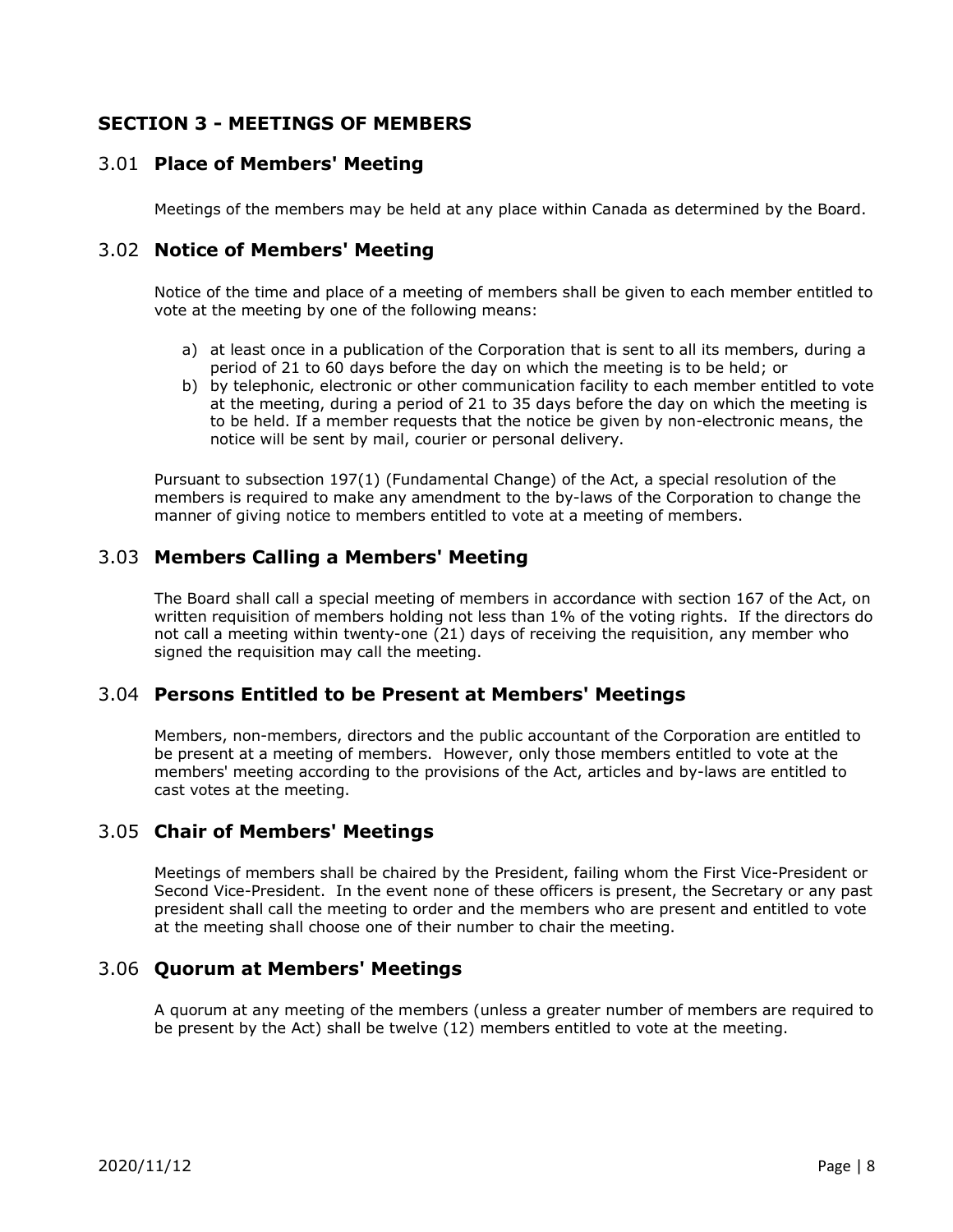#### <span id="page-8-0"></span>3.07 **Absentee Voting at Members' Meetings**

Except for the election of a director, any member who is absent from a meeting of members may vote on matters considered at that meeting by means of a proxy issued in conformity with section 74 (2) of the Regulations.

Any vote required for the election of a director shall be conducted by means of a mailed-in ballot, or by means of a telephonic, electronic or other communication facility that enables the votes to be gathered in a manner that permits their subsequent verification, and that the tallied votes are presented to the Corporation without it being possible for the Corporation to identify how each member voted. At the discretion of the Board, any other matter to be voted on at a meeting of members may be determined by means of a mailed-in ballot or by means of a telephonic, electronic or other communication facility.

Pursuant to subsection 197(1) (Fundamental Change) of the Act, a special resolution of the members is required to make any amendment to the by-laws of the Corporation to change the method of voting by members not in attendance at a meeting of members.

#### <span id="page-8-1"></span>3.08 **Votes to Govern at Members' Meetings**

At any meeting of members, unless otherwise provided by the Act or by the articles or by-laws, every question shall be determined by a majority of the votes cast on the question. In case of an equality of votes either on a show of hands or on a ballot, the chair of the meeting in addition to an original vote shall have a second or casting vote.

#### <span id="page-8-2"></span>3.09 **Participation by Electronic Means at Members' Meetings**

The directors at their discretion may under Section 159 (4) of the Act permit the participation of members in a meeting of members by means of a telephonic, an electronic or other communication facility.

The directors at their discretion may under Section 159 (5) of the Act, determine that a meeting of members shall be held entirely by means of a telephonic, an electronic or other communication facility.

In either instance, the facility provided must

- a) permit all participants to communicate adequately with each other during the meeting, and
- b) enable any vote to be gathered in a manner that permits its subsequent verification, and
- c) permit any tallied vote to be presented to the corporation without it being possible for the corporation to identify how each person voted.

#### <span id="page-8-3"></span>**SECTION 4 - DIRECTORS**

#### <span id="page-8-4"></span>4.01 **Number of Directors**

The Board shall consist of not less than 12 and not more than 16 directors. The fixed number of directors may be determined from time to time by the members by ordinary resolution or, if the ordinary resolution empowers the directors to determine the number, by resolution of the Board. The minimum number of directors may not be fewer than the minimum number specified in the articles, at least two of whom are not officers or employees of the Corporation or its affiliates. Only an individual member of the Corporation, or an individual authorized to represent a member corporation or other entity, may serve as a director of the Corporation.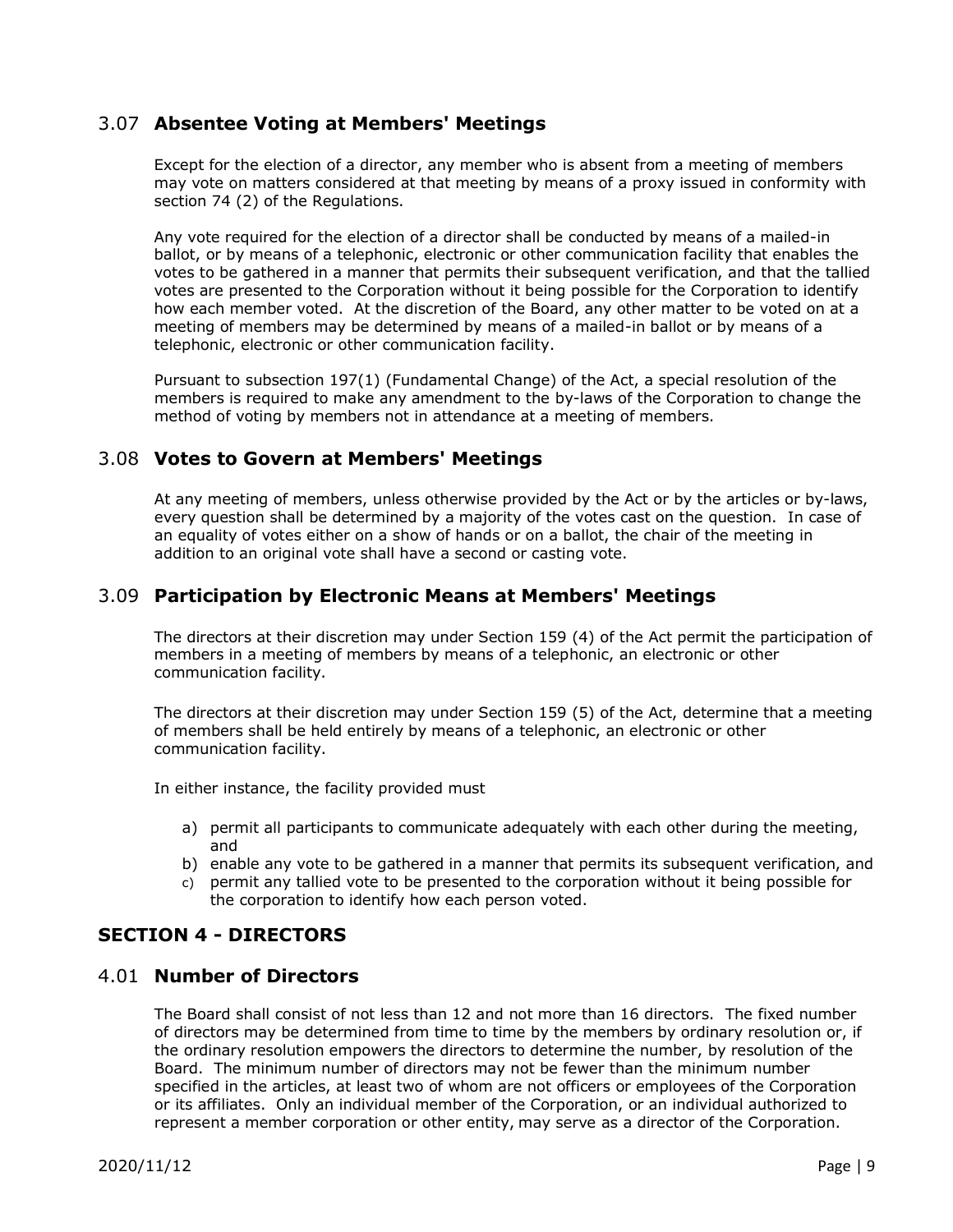## <span id="page-9-0"></span>4.02 **Term of Office of Directors**

At the first election of directors following the approval of this by-law, one-half (1/2) of directors shall be elected for a two-year term and one-half (1/2) of directors shall be elected for a oneyear term. Thereafter, except when an election is held to fill the unexpired portion of a term, newly elected directors shall be elected for two-year terms.

## <span id="page-9-1"></span>4.03 **Election of Directors**

The election of directors and officer/directors shall be conducted as follows:

- a) Each year, the Board shall appoint a Nominating Committee consisting of the immediate Past President or another past president as Chair and two other members of the National Council to prepare and present to the Board not later than February 1st, a nominee for each position of director or officer/director currently vacant or to become vacant as a result of the expiry of a term of office at the next annual meeting of members.
- b) On or before March 31st, a list of the nominations thus made shall be given to each member by one of the following means:
	- i. in a publication of the Corporation that is sent to all its members; or
	- ii. by any means specified in Section 8.01 of this by-law.

The notice shall indicate that additional nominations may be submitted, and shall state that the consent in writing of the nominee and the signature of five other members in support of the nomination must accompany the nomination, and must be received at the registered office on or before May  $1<sup>st</sup>$ .

- c) Should no nomination for a position be forthcoming other than that submitted by the Nominating Committee, the candidate so nominated shall be declared elected to that position by acclamation.
- d) When more than one person is nominated for a position, an election shall be conducted by mailed-in ballot as prescribed in Section 3.07 of this by-law. Votes submitted by mail-in ballot and electronically shall have equal weight.
	- i. Mail-in ballot: A ballot containing the name of each nominee shall be mailed to each member who requests to vote by mail-in ballot at their last known addresses, and shall include instructions for the proper return of the ballot and the date by which it must be sent to the registered office, as evidenced by a postmark or courier record. This date shall be determined by the Board and shall be the same date as the final date for electronic voting.
	- ii. Electronic ballot: When, at the discretion of the Board, voting may be conducted by electronic means, members who have previously consented to receive documents electronically will be registered to vote electronically unless they request in writing not later than May 1 that they wish to vote by mail-in ballot. Members registered to vote electronically shall receive complete instructions on how to use the facility provided by the Corporation for this purpose, including the final date on which a vote may be recorded. This date shall be determined by the Board and shall be the same as the final date for sending mail-in ballots.
- e) The President shall appoint scrutineers to examine the ballots and the report of votes submitted electronically, and on their report the nominees obtaining the majority of votes cast shall be declared duly elected to their respective positions. Ballots and electronic records of voting shall be destroyed within 30 days following the meeting of members at which the directors are declared elected.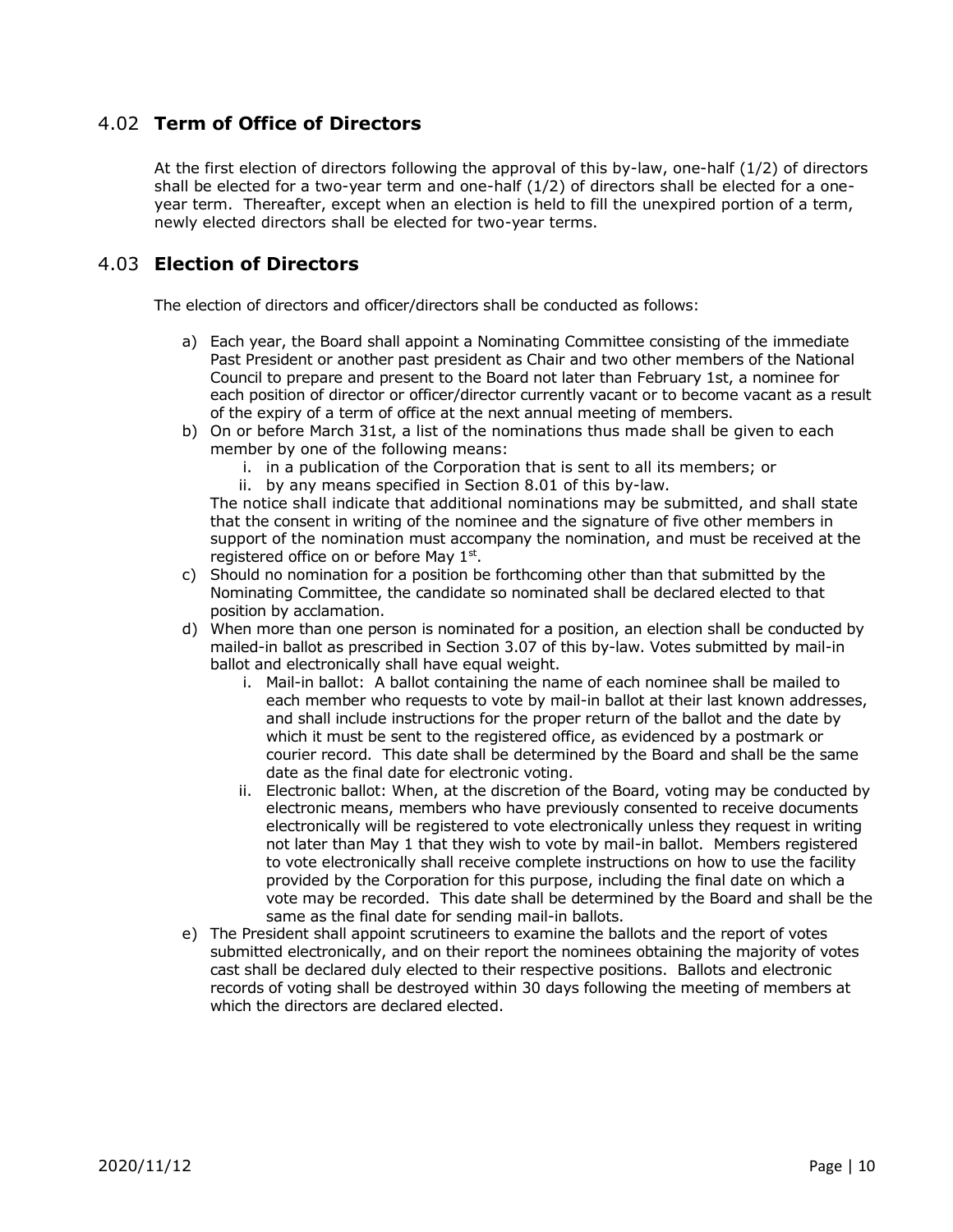## <span id="page-10-0"></span>**SECTION 5 - MEETINGS OF DIRECTORS**

## <span id="page-10-1"></span>5.01 **Calling of Meetings of Board of Directors**

Meetings of the Board may be called by the President, a Vice-President, or any two (2) directors at any time.

## <span id="page-10-2"></span>5.02 **Notice of Meeting of Board of Directors**

Notice of the time and place for the holding of a meeting of the Board shall be given in the manner provided in Section 8.01 of this by-law to every director of the Corporation not less than 14 days before the time when the meeting is to be held. Notice of a meeting shall not be necessary if all of the directors are present, and none objects to the holding of the meeting, or if those absent have waived notice of or have otherwise signified their consent to the holding of such meeting. Notice of an adjourned meeting is not required if the time and place of the adjourned meeting is announced at the original meeting. Unless the by-laws otherwise provide, no notice of meeting need specify the purpose or the business to be transacted at the meeting except that a notice of meeting of directors shall specify any matter referred to in subsection 138(2) (Limits on Authority) of the Act that is to be dealt with at the meeting.

#### <span id="page-10-3"></span>5.03 **Votes to Govern at Meetings of the Board of Directors**

At all meetings of the Board, every question shall be decided by a majority of the votes cast on the question. In case of an equality of votes, the chair of the meeting in addition to an original vote shall have a second or casting vote.

#### <span id="page-10-4"></span>5.04 **Committees of the Board of Directors**

The Board may from time to time appoint any committee or other advisory body, as it deems necessary or appropriate for such purposes and, subject to the Act, with such powers as the Board shall see fit. Any such committee may formulate its own rules of procedure, subject to such regulations or directions as the Board may from time to time make. Any committee member may be removed by resolution of the Board.

## <span id="page-10-5"></span>**SECTION 6 - THE NATIONAL COUNCIL**

#### <span id="page-10-6"></span>6.01 **The National Council**

The National Council, an advisory body to the Board, shall have the right to discuss of its own motion, or at the request of any of its committees or of the Board, all matters affecting the aims, policies, conduct and well-being of the College.

It shall also have authority to:

- a) determine all matters concerning academic standards within the College, including, but not limited to:
	- i. the number, nature and conditions of the professional diplomas and certificates granted by the College;
	- ii. the syllabus of College examinations;
	- iii. the rules governing College competitions;
- b) approve the text of all College publications expressing College policy on professional ethics and other matters concerning the profession of organist or church musician;
- c) grant honorary awards in the College's name; and
- d) make recommendations to the Board on all other matters.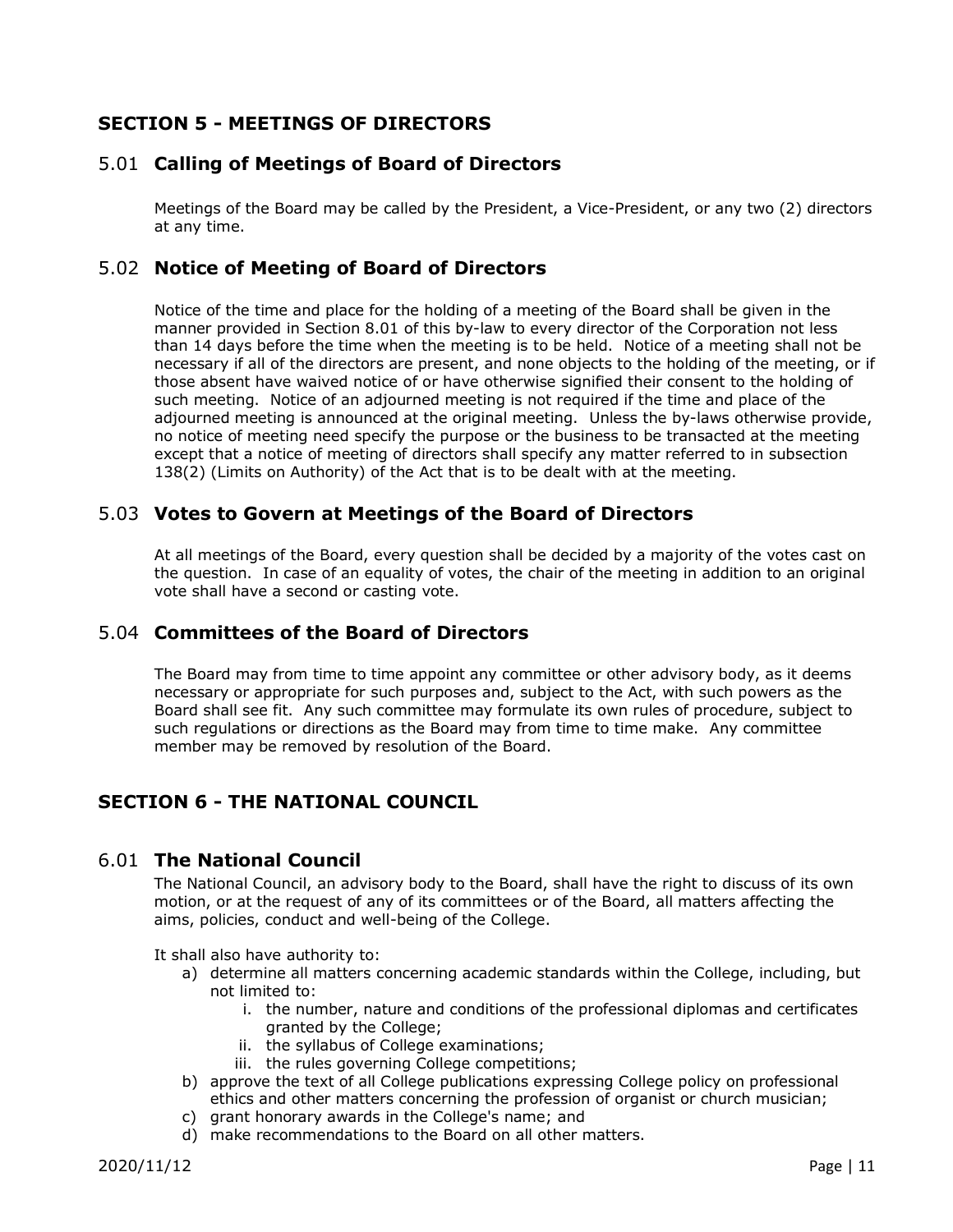#### <span id="page-11-0"></span>6.02 **Membership of the National Council**

Members of the National Council shall be as stipulated in the Regulations of the College. Twelve (12) members of the National Council shall constitute a quorum.

Members of the National Council shall serve without remuneration, and no member of the National Council shall directly or indirectly receive any profit from his or her position as such, provided that a member of the National Council may be reimbursed for reasonable expenses incurred in the performance of his or her duties. A member of the National Council shall not be prohibited from receiving compensation for services provided to the Corporation in another capacity.

## <span id="page-11-1"></span>6.03 **Calling of Meetings of the National Council**

Meetings of the National Council may be called by the President, a Vice-President, or any two (2) directors at any time.

## <span id="page-11-2"></span>6.04 **Notice of Meeting of the National Council**

Notice of the time and place for the holding of a meeting of the National Council shall be given in the manner specified in Section 5.02 of this by-law.

#### <span id="page-11-3"></span>6.05 **Votes to Govern at Meetings of the National Council**

At all meetings of the National Council, every question shall be decided by a majority of the votes cast on the question. In case of an equality of votes, the chair of the meeting in addition to an original vote shall have a second or casting vote.

#### <span id="page-11-4"></span>6.06 **Committees of the National Council**

The National Council may from time to time appoint any committee or other advisory body, as it deems necessary or appropriate for such purposes and, subject to the Act, with such powers as the National Council shall see fit. Any such committee may formulate its own rules of procedure, subject to such regulations or directions as the National Council may from time to time make.

## <span id="page-11-5"></span>**SECTION 7 - OFFICERS**

#### <span id="page-11-6"></span>7.01 **Duties of Officers**

The Board may specify the duties of officers and, subject to the Act, delegate to such officers the power to manage the affairs of the Corporation. Two or more offices may be held by the same person.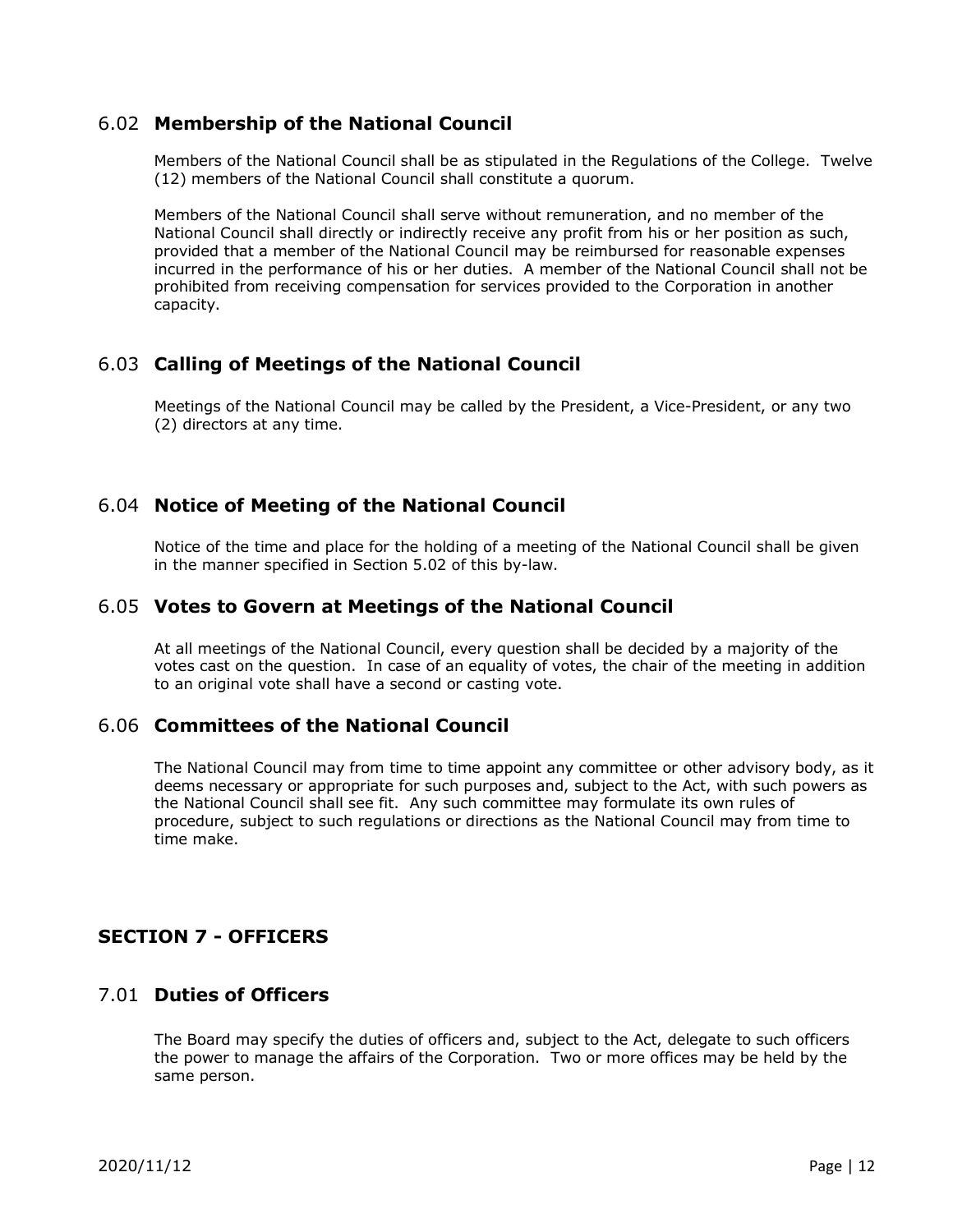## <span id="page-12-0"></span>7.02 **Description of Offices**

Unless otherwise specified by the Board (which may, subject to the Act modify, restrict or supplement such duties and powers), the offices of the Corporation, if designated and if officers are appointed, shall have the following duties and powers associated with their positions:

- a) President The President shall be the chief executive officer of the Corporation and shall be responsible for implementing the strategic plans and policies of the Corporation. The President shall be a director, shall serve as the chair of the Board and of the National Council, and subject to the authority of the Board, shall have general supervision of the affairs of the Corporation.
- b) First Vice-President The First Vice-President shall act in the place of the President in the event that the President is unable to fulfill the duties of that office, and shall act on behalf of the President when requested to do so by the President. The First Vice-President shall be a director and shall serve as vice-chair of the Board.
- c) Second Vice-President The Second Vice-President shall act in the place of the President and/or First Vice-President in the event that neither is able to fulfill the duties of their office, and shall act on behalf of the President or First Vice-President when requested to do so. The Second Vice-President shall be a director.
- d) Secretary The Secretary shall attend and be the secretary of all meetings of the Board, of the National Council, and of members. The Secretary shall enter or cause to be entered in the Corporation's minute book, minutes of all proceedings at such meetings; the Secretary shall give, or cause to be given, as and when instructed, notices to members, directors, the public accountant and members of committees; the Secretary shall be the custodian of all books, papers, records, documents and other instruments belonging to the Corporation. The Secretary shall be a director.
- e) Treasurer The Treasurer shall act as consultant in matters dealing with financial policy, oversee the preparation of the annual budget, and have such other powers and duties as the Board may specify. The Treasurer shall be a director.
- f) Registrar The Registrar shall maintain or cause to be maintained the register of members as required by subsection  $21(1)(q)$  of the Act, and shall report changes in membership to the Board as required. The Registrar shall maintain a register of Fellows, Associates and Colleagues of the College including the date of admission, and all recipients of certificates, honours and prizes bestowed by the College. The Registrar shall be a director.

The powers and duties of all other officers of the Corporation shall be such as the terms of their engagement call for or the Board or President requires of them. The Board may from time to time and subject to the Act, vary, add to or limit the powers and duties of any officer.

#### <span id="page-12-1"></span>7.03 **Trustees**

The Trustees shall oversee the management of assets entrusted to their care by the Board, subject to the general investment policy, and the limitations accompanying any gift. The investment policy shall be reviewed from time to time by the Trustees and revisions shall take effect upon approval by the Board. The Trustees may make recommendations to the Board on the distribution of income derived from the assets.

There shall be three (3) trustees appointed by the Board for terms of 6 years each, such that the term of office of one trustee shall expire every second year. Trustees shall be eligible for re-appointment for one additional term. The Board shall appoint a replacement trustee to fill a vacancy in the office of trustee for the unexpired portion of the term.

The trustees shall elect one of their number from time to time to serve as chair.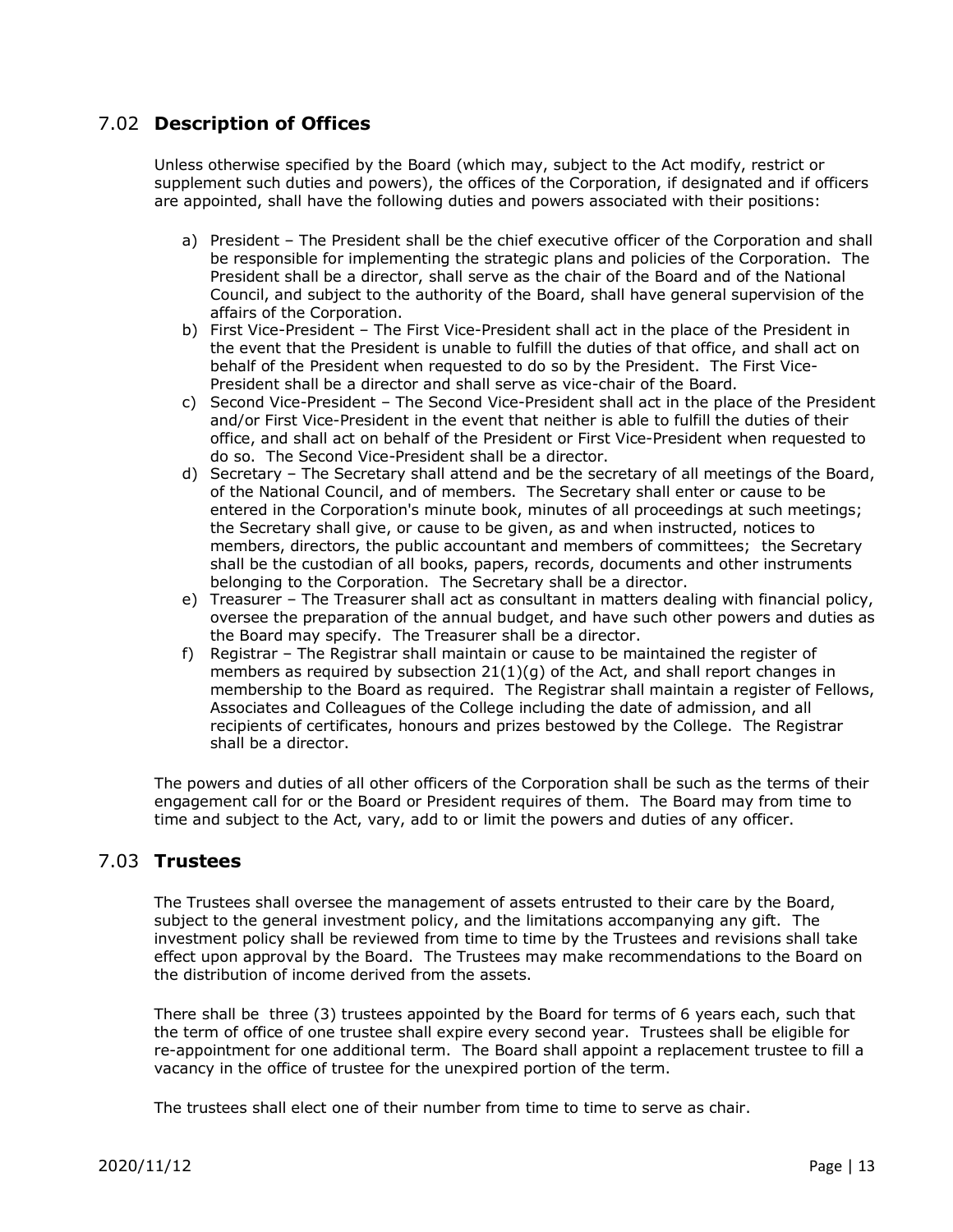#### <span id="page-13-0"></span>7.04 **Vacancy in Office**

An officer shall hold office until the earliest of:

- a) the officer's successor being appointed or elected;
- b) the officer's resignation;
- c) such officer ceasing to be a director (if a necessary qualification of appointment); or
- d) such officer's death.

If the office of any officer of the Corporation shall be or become vacant, the directors may, by resolution, appoint a person to fill such vacancy.

## <span id="page-13-1"></span>**SECTION 8 – NOTICES**

## <span id="page-13-2"></span>8.01 **Method of Giving Any Notice**

Any notice (which term includes any communication or document), other than notice of a meeting of members, to be given (which term includes sent, delivered or served) pursuant to the Act, the articles, the by-laws or otherwise to a member, director, officer or member of a committee of the Board or to the public accountant shall be sufficiently given:

- a) if delivered personally to the person to whom it is to be given or if delivered to such person's address as shown in the records of the Corporation or in the case of notice to a director to the latest address as shown in the last notice that was sent by the Corporation in accordance with section 128 (Notice of directors) or 134 (Notice of change of directors);
- b) if mailed to such person at such person's recorded address by prepaid ordinary or air mail;
- c) if sent to such person by telephonic, electronic or other communication facility at such person's recorded address for that purpose; or
- d) if provided in the form of an electronic document in accordance with Part 17 of the Act.

A notice so delivered shall be deemed to have been given when it is delivered personally or to the recorded address as aforesaid; a notice so mailed shall be deemed to have been given when deposited in a post office or public letter box; and a notice so sent by any means of transmitted or recorded communication shall be deemed to have been given when dispatched or delivered to the appropriate communication company or agency or its representative for dispatch. The Secretary may change or cause to be changed the recorded address of any member, director, officer, public accountant or member of a committee of the Board in accordance with any information believed by the Secretary to be reliable. The declaration by the Secretary that notice has been given pursuant to this by-law shall be sufficient and conclusive evidence of the giving of such notice. The signature of any director or officer of the Corporation to any notice or other document to be given by the Corporation may be written, stamped, type-written or printed or partly written, stamped, type-written or printed.

#### <span id="page-13-3"></span>8.02 **Invalidity of any Provisions of this By-law**

The invalidity or unenforceability of any provision of this by-law shall not affect the validity or enforceability of the remaining provisions of this by-law.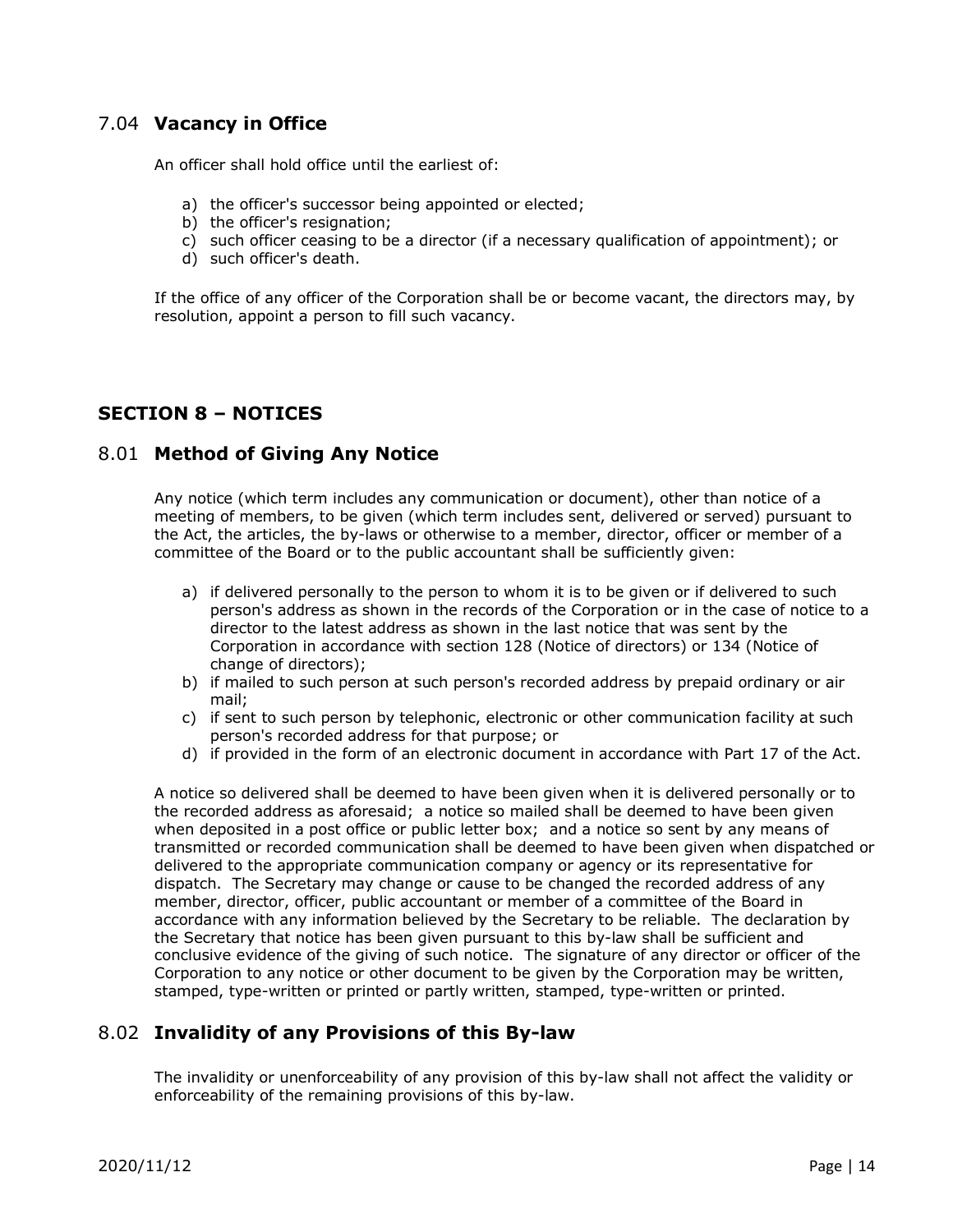#### <span id="page-14-0"></span>8.03 **Omissions and Errors**

The accidental omission to give any notice to any member, director, officer, member of a committee of the Board or public accountant, or the non-receipt of any notice by any such person where the Corporation has provided notice in accordance with the by-laws or any error in any notice not affecting its substance shall not invalidate any action taken at any meeting to which the notice pertained or otherwise founded on such notice.

## <span id="page-14-1"></span>**SECTION 9 - DISPUTE RESOLUTION**

#### <span id="page-14-2"></span>9.01 **Mediation and Arbitration**

Disputes or controversies among members, directors, officers, committee members, or volunteers of the Corporation are as much as possible to be resolved in accordance with mediation and/or arbitration as provided in Section 9.02 of this by-law.

#### <span id="page-14-3"></span>9.02 **Dispute Resolution Mechanism**

In the event that a dispute or controversy among members, directors, officers, committee members or volunteers of the Corporation arising out of or related to the articles or by-laws, or out of any aspect of the operations of the Corporation is not resolved in private meetings between the parties, then without prejudice to or in any other way derogating from the rights of the members, directors, officers, committee members, employees or volunteers of the Corporation as set out in the articles, by-laws or the Act, and as an alternative to such person instituting a law suit or legal action, such dispute or controversy shall be settled by a process of dispute resolution as follows:

- a) The dispute or controversy shall first be submitted to a panel of mediators whereby the one party appoints one mediator, the other party (or if applicable the Board of the Corporation) appoints one mediator, and the two mediators so appointed jointly appoint a third mediator. The three mediators will then meet with the parties in question in an attempt to mediate a resolution between the parties.
- b) The number of mediators may be reduced from three to one or two upon agreement of the parties.
- c) If the parties are not successful in resolving the dispute through mediation, then the parties agree that the dispute shall be settled by arbitration before a single arbitrator, who shall not be any one of the mediators referred to above, in accordance with the provincial or territorial legislation governing domestic arbitrations in force in the province or territory where the registered office of the Corporation is situated or as otherwise agreed upon by the parties to the dispute. The parties agree that all proceedings relating to arbitration shall be kept confidential and there shall be no disclosure of any kind. The decision of the arbitrator shall be final and binding and shall not be subject to appeal on a question of fact, law or mixed fact and law.
- d) All costs of the mediators appointed in accordance with this section shall be borne equally by the parties to the dispute or the controversy. All costs of the arbitrators appointed in accordance with this section shall be borne by such parties as may be determined by the arbitrators.